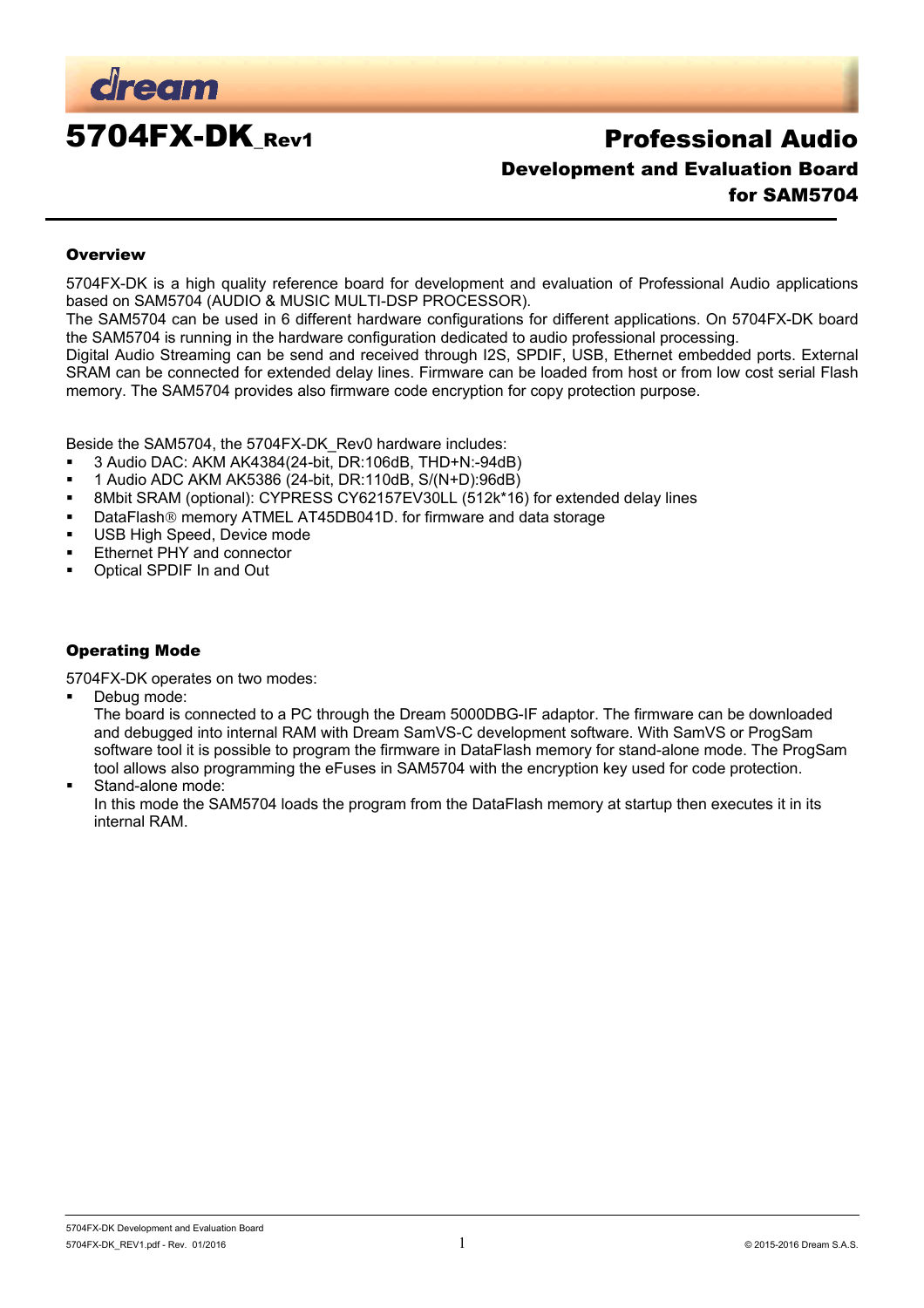

# Connectors Configuration

| <b>Name</b>            | <b>Reference</b>       | <b>Type</b>     | <b>Description</b>                           |
|------------------------|------------------------|-----------------|----------------------------------------------|
| <b>DEBUG / PROGRAM</b> | J <sub>1</sub>         | JST PH Series,  | Serial connection for debug and program,     |
|                        |                        | $1*5$           | compatible with Dream 5000DBG-IF             |
| <b>ANA INPUT</b>       | J2                     | $1*3$           | Analog input for potentiometer               |
| <b>MIDI</b>            | J3                     | $1*6$           | Access to MIDI1 and MIDI2 ports              |
| LINE OUT 0-1           | J4                     | Mini Jack       | Audio output channels 0-1 (1.2V RMS)         |
|                        | J5 (Optional, n.m.)    | $1*3$           | Audio output channels 0-1 (1.2V RMS)         |
| LINE OUT 2-3           | J6                     | Mini Jack       | Audio output channels 2-3 (1.2V RMS)         |
|                        | (Optional, n.m.)<br>J7 | $1*3$           | Audio output channels 2-3 (1.2V RMS)         |
| LINE OUT 4-5           | J8                     | Mini Jack       | Audio output channels 4-5 (1.2V RMS)         |
|                        | J9 (Optional, n.m.)    | $1*3$           | Audio output channels 4-5 (1.2V RMS)         |
| LINE IN 0-1            | J10                    | Mini Jack       | Audio input channels 0-1 (1V RMS)            |
|                        | J11 (Optional, n.m.)   | $1*3$           | Audio input channels 0-1 (1V RMS)            |
| SPDIF OUT              | J12                    | <b>DLT2160A</b> | SPDIF Audio Optical Output                   |
| <b>SPDIF IN</b>        | J13                    | <b>DLR2160</b>  | <b>SPDIF Audio Optical Input</b>             |
| <b>AUDIO EXT</b>       | J14                    | $1*11$          | Extension for additional digital audios I/Os |
| <b>ETHERNET</b>        | J15                    | WURTH           | ETHERNET 10/100                              |
|                        |                        | 7499011121A     |                                              |
| SLAVE 8-BIT // IF      | J16                    | HE10, 2*10      | Access to 8-bit // port and to Serial Slave  |
|                        |                        |                 | Synchronous Interface.                       |
| USB POWER SUPPLY &     | J17                    | Mini USB B      | USB connector used to power the board.       |
| <b>USB DEVICE PORT</b> |                        |                 | Can also be used as USB device full or       |
|                        |                        |                 | high speed port.                             |
| POWER SUPPLY           | J18 (Optional, n.m.)   | $1*2$           | Power supply if JD1 open, +5V/0.5A, GND      |
|                        |                        |                 | on pin 1                                     |
| <b>USB DEVICE PORT</b> | J19 (Optional, n.m.)   | $1*4$           | USB device full or high speed port if J17 is |
|                        |                        |                 | not used.                                    |

"n.m." = not mounted

### Jumper Configuration

| <b>Reference</b> | <b>Default Setting</b> | <b>Description</b>                                                |  |  |  |
|------------------|------------------------|-------------------------------------------------------------------|--|--|--|
| JMP1             | $1 - 2$                | Select clock source for OSC2 X1pin:                               |  |  |  |
|                  |                        | 1-2: Xtal connected between OSC2_X1 and OSC2_X2<br>$\bullet$      |  |  |  |
|                  |                        | 2-3: ACLK clock from VCXO connected to OSC2 X1<br>$\bullet$       |  |  |  |
| JMP <sub>2</sub> | Closed                 | Connect PWM OUT (taken as secondary function of DAAD1 pin) to     |  |  |  |
|                  |                        | VCXO input.                                                       |  |  |  |
| JMP3             | $1 - 2$                | Select I2S audio output source for LINE OUT 0-1:                  |  |  |  |
|                  |                        | • 1-2: DABD3 used for LINE OUT 0-1                                |  |  |  |
|                  |                        | 2-3: DABD0 used for LINE OUT 0-1.                                 |  |  |  |
|                  |                        | Note: Secondary function for DABD0 pin is SPDIF OUT. If SPDIF OUT |  |  |  |
|                  |                        | function is used, then DABD0 cannot be used.                      |  |  |  |
| JMP4             | Closed                 | Connect DAAD0 to LINE IN 0-1.                                     |  |  |  |
| JMP5             | Closed                 | Connect SPDIF OUT to SPDIF Optical Output Connector.              |  |  |  |
| JMP6             | 0                      | Main Oscillator OSC1 frequency select:                            |  |  |  |
|                  |                        | $JMP7 -> 0$ , $JMP6 -> 0$ : 12 MHz (default)                      |  |  |  |
| JMP7             | $\Omega$               | • JMP7 -> 0, JMP6 -> 1 : 9.6 MHz                                  |  |  |  |
|                  |                        | JMP7 -> 1, JMP6 -> 0 : 11.2896 MHz<br>$\bullet$                   |  |  |  |
|                  |                        | JMP7 -> 1, JMP6 -> 1 : 12.288 MHz<br>$\bullet$                    |  |  |  |
| JD <sub>1</sub>  | Closed                 | Power supply source                                               |  |  |  |
|                  |                        | Closed: Power supply from USB VBUS                                |  |  |  |
|                  |                        | Open: Power supply from J18<br>$\bullet$                          |  |  |  |
| JD <sub>2</sub>  | Closed                 | For test and measurement on 3.3V power supply                     |  |  |  |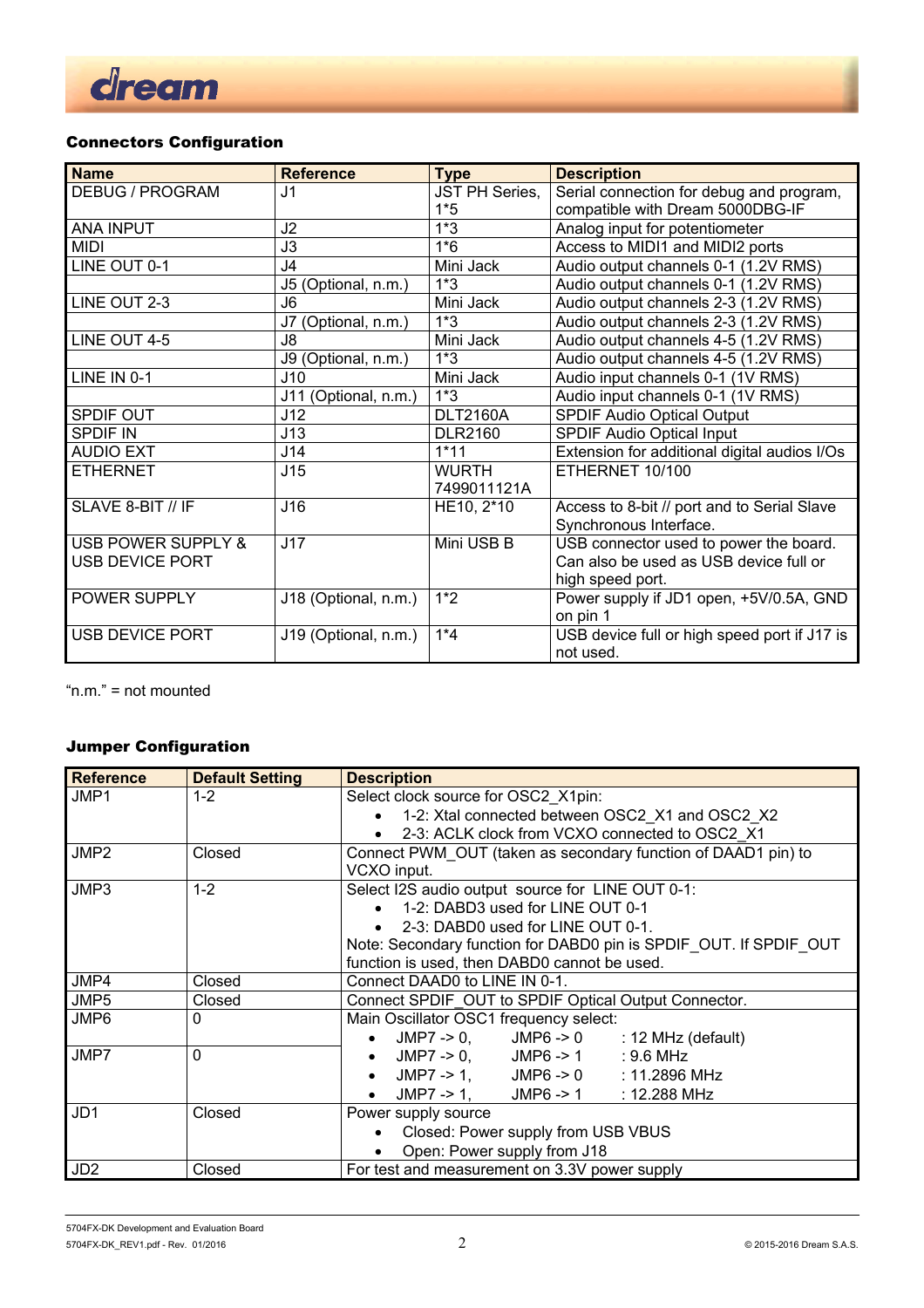

Layout

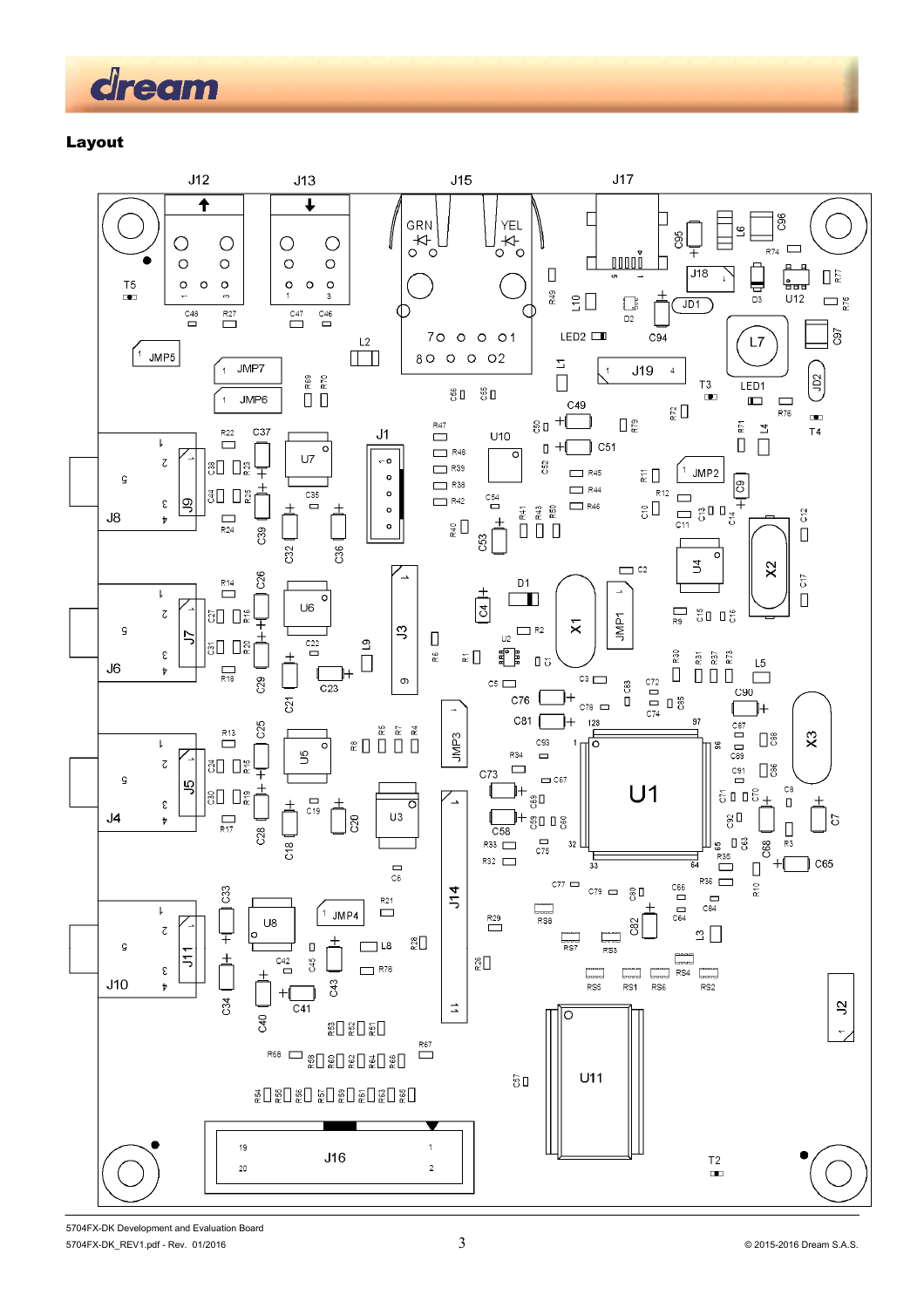

# Bill of Material

SAM5704 Development Board ‐ Revised: October 20, 2015 5704FX‐DK.DSN Revision: 1.2 Page 1

|                         | <b>ItemQuantityReference</b> |                                                                                                                                                                              | Part                   | Manufacturer   | <b>Designation</b> |
|-------------------------|------------------------------|------------------------------------------------------------------------------------------------------------------------------------------------------------------------------|------------------------|----------------|--------------------|
|                         |                              |                                                                                                                                                                              |                        |                |                    |
| $\mathbf{1}$            | 33                           | C1, C6, C8, C16, C19, C22, C35,<br>C42, C45, C46, C48, C50, C52, C54,<br>C55, C56, C57, C59, C63, C64, C67,<br>C70, C72, C75, C78, C79, C83, C84,<br>C85, C87, C91, C92, C93 | 100 <sub>n</sub> F     |                |                    |
| $\overline{2}$          | 4                            | C2, C3, C86, C88                                                                                                                                                             | 22pF                   |                |                    |
| $\overline{\mathbf{3}}$ | $\overline{2}$               | C4, C76                                                                                                                                                                      | $4.7 \mu$ F-T-10V      |                |                    |
| $\overline{\mathbf{4}}$ | $\mathbf{1}$                 | C <sub>5</sub>                                                                                                                                                               | 470pF                  |                |                    |
| 5                       | 17                           | C7, C9, C18, C20, C21, C23, C32,<br>C36, C41, C43, C58, C65, C68, C73,<br>C81, C82, C90                                                                                      | 10µF-T-10V             |                |                    |
| 6                       | $\mathbf{1}$                 | C10                                                                                                                                                                          | 1µF-X7R-16V            |                |                    |
| 7                       | 3                            | C11, C12, C17                                                                                                                                                                | N.M.                   |                |                    |
| 8                       | 11                           | C13, C14, C15, C60, C66, C69, C71, 10nF<br>C74, C77, C80, C89                                                                                                                |                        |                |                    |
| 9                       | 6                            | C24, C27, C30, C31, C38, C44                                                                                                                                                 | 2.2nF                  |                |                    |
| 10                      | 6                            | C25, C26, C28, C29, C37, C39                                                                                                                                                 | 22µF-T-10V-0.9R        | <b>AVX</b>     | TPSA226K010R0900   |
| 11                      | $\overline{2}$               | C33, C34                                                                                                                                                                     | 10µF-T-10V-0.9R        | <b>AVX</b>     | TPSA106K010R0900   |
| 12                      | $\mathbf{1}$                 | C40                                                                                                                                                                          | $2.2 \mu F - T - 10 V$ |                |                    |
| 13                      | 1                            | C47                                                                                                                                                                          | 30pF                   |                |                    |
| 14                      | $\overline{2}$               | C49, C53                                                                                                                                                                     | $22\mu$ F-T-6V         |                |                    |
| 15                      | $\mathbf{1}$                 | C51                                                                                                                                                                          | $2.2\mu$ F-T-6V        |                |                    |
| 16                      | $\overline{2}$               | C94, C95                                                                                                                                                                     | $1\mu$ F-T             |                |                    |
| 17                      | $\overline{2}$               | C96, C97                                                                                                                                                                     | 22µF-X5R               |                |                    |
| 18                      | $\mathbf{1}$                 | D <sub>1</sub>                                                                                                                                                               | LL4148                 | <b>VISHAY</b>  | LL4148             |
| 19                      | $\mathbf{1}$                 | D <sub>2</sub>                                                                                                                                                               | TPD2E1B06              | TI             | TPD2E1B06          |
| 20                      | 1                            | D <sub>3</sub>                                                                                                                                                               | CRS08                  | <b>TOSHIBA</b> | CRS08              |
| 21                      | $\overline{2}$               | JD1, JD2                                                                                                                                                                     | Jumper Disk1P          |                |                    |
| 22                      | $\overline{A}$               | JMP1, JMP3, JMP6, JMP7                                                                                                                                                       | Jumper2P               | Generic        | BA25-Male-7mm-Gold |
| 23                      | 3                            | JMP2, JMP4, JMP5                                                                                                                                                             | Jumper1P               | Generic        | BA25-Male-7mm-Gold |
| 24                      | $\mathbf{1}$                 | J1                                                                                                                                                                           | B5B-PH-K-S             | <b>JST</b>     | B5B-PH-K-S         |
| 25                      | $\mathbf{1}$                 | J2                                                                                                                                                                           | HEAD <sub>3</sub>      | Generic        | BA25-Male-7mm-Gold |
| 26                      | $\mathbf{1}$                 | J3                                                                                                                                                                           | HEAD_6                 | Generic        | BA25-Male-7mm-Gold |
| 27                      | 3                            | J4, J6, J8                                                                                                                                                                   | JACK 3.5 STEREO        | 3E             | 15.427             |
| 28                      | 3                            | J5, J7, J9                                                                                                                                                                   | N.M.                   |                |                    |
| 29                      | 1                            | J10                                                                                                                                                                          | JACK 3.5 STEREO        | 3E             | 15.427             |
| 30                      | $\mathbf{1}$                 | J11                                                                                                                                                                          | N.M.                   |                |                    |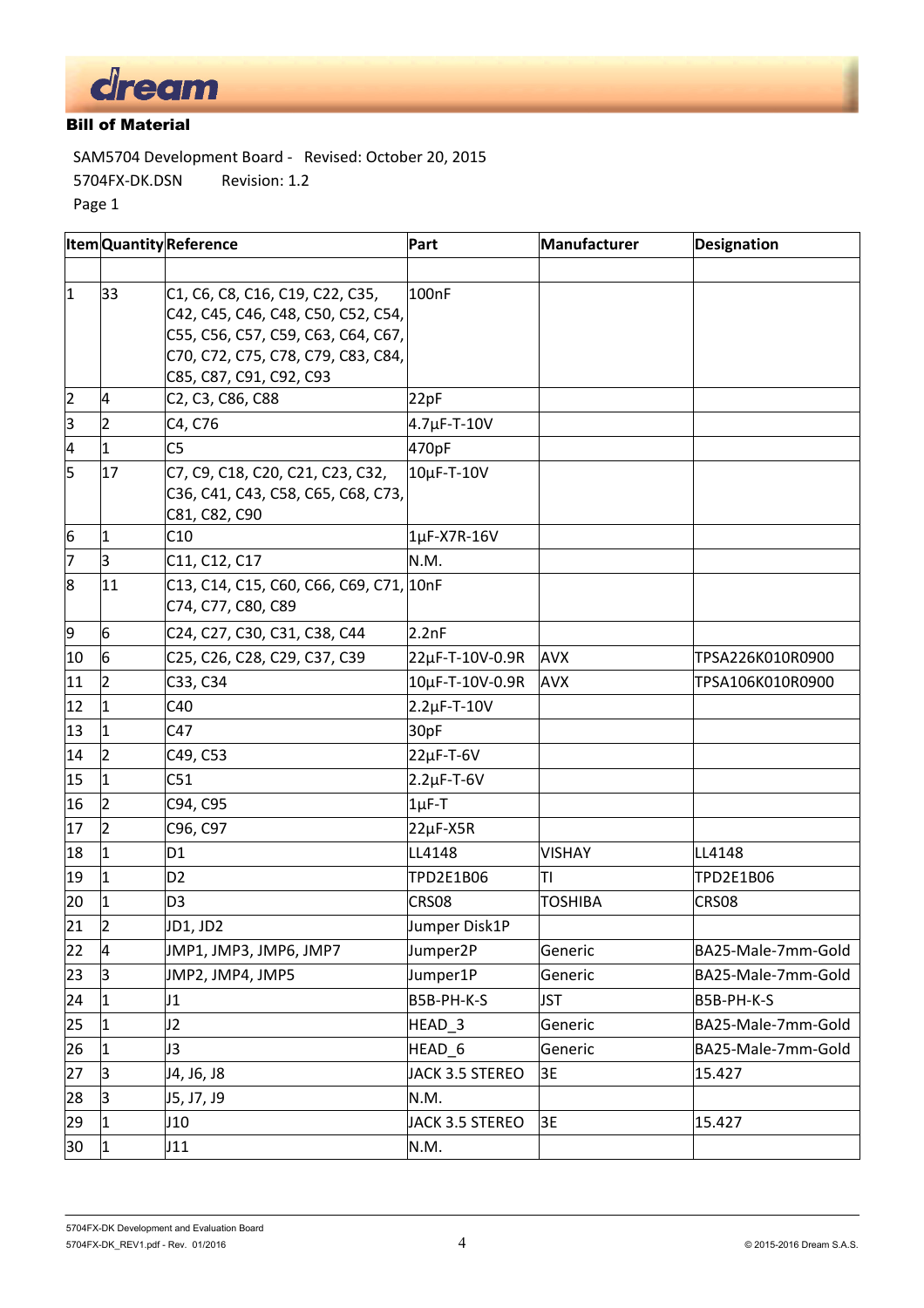

SAM5704 Development Board ‐ Revised: October 20, 2015 5704FX‐DK.DSN Revision: 1.2 Page 2

|    |                | <b>ItemQuantityReference</b>                                                 | Part                   | <b>Manufacturer</b>                     | Designation                  |
|----|----------------|------------------------------------------------------------------------------|------------------------|-----------------------------------------|------------------------------|
| 31 | $ 1\rangle$    | J12                                                                          | <b>DLT2160A</b>        | <b>AIXIN OPTO-</b><br><b>ELECTRICAL</b> | <b>DLT2160A</b>              |
| 32 | $\vert$ 1      | J13                                                                          | <b>DLR2160</b>         | <b>AIXIN OPTO-</b><br><b>ELECTRICAL</b> | <b>DLR2160</b>               |
| 33 | $\vert$ 1      | J14                                                                          | HEAD_11                | Generic                                 | BA25-Male-7mm-Gold           |
| 34 | $\vert$ 1      | J15                                                                          | 7499011121A            | <b>WURTH</b>                            | 7499011121A                  |
| 35 | $\mathbf{1}$   | J16                                                                          | HEAD_10X2              |                                         |                              |
| 36 | $\overline{1}$ | J17                                                                          | 651 005 161 21         | <b>WERI</b>                             | 651 005 161 21               |
| 37 | $\mathbf{1}$   | J18                                                                          | N.M.                   |                                         |                              |
| 38 | $\mathbf{1}$   | J19                                                                          | N.M.                   |                                         |                              |
| 39 | $\mathbf{1}$   | LED1                                                                         | TLMS1000-Vishay VISHAY |                                         | TLMS1000-GS08                |
| 40 | $\overline{1}$ | LED <sub>2</sub>                                                             | TLMG1100-Vishay VISHAY |                                         | <b>TLMG1100</b>              |
| 41 | 7              | L1, L3, L4, L5, L8, L9, L10                                                  | 742792093              | <b>WURTH</b>                            | 742792093                    |
| 42 | $\overline{1}$ | L2                                                                           | 742792113              | <b>WURTH</b>                            | 742792113                    |
| 43 | 1              | L6                                                                           | NFM41PC204F1H<br>3     | <b>MURATA</b>                           | NFM41PC204F1H3               |
| 44 | $\overline{1}$ | L7                                                                           | 744777003              | <b>WURTH</b>                            | 744777003                    |
| 45 | 8              | RS1, RS2, RS3, RS4, RS5, RS6, RS7,<br>RS8                                    | 4x10                   |                                         |                              |
| 46 | 14             | R1, R2, R3, R6, R7, R8, R15, R16,<br>R19, R20, R23, R25, R69, R70            | 10k                    |                                         |                              |
| 47 | 15             | R4, R5, R9, R21, R26, R28, R29,<br>R30, R31, R32, R33, R34, R35, R36,<br>R37 | 33                     |                                         |                              |
| 48 | 9              | R10, R27, R38, R51, R52, R53, R67, 100k<br>R68, R74                          |                        |                                         |                              |
| 49 | $\vert$ 1      | R11                                                                          | 8, 2k                  |                                         |                              |
| 50 | 6              | R12, R44, R45, R46, R71, R78                                                 | 0                      |                                         |                              |
| 51 | 6              | R13, R14, R17, R18, R22, R24                                                 | 330                    |                                         |                              |
| 52 | 3              | R39, R50, R72                                                                | 1 <sub>k</sub>         |                                         |                              |
| 53 | 5              | R40, R41, R42, R43, R47                                                      | 47                     |                                         |                              |
| 54 | $\mathbf{1}$   | R48                                                                          | 6.49k, 1%              |                                         |                              |
| 55 | 3              | R49, R76, R79                                                                | 750                    |                                         |                              |
| 56 | 13             | R54, R55, R56, R57, R58, R59, R60, 22<br>R61, R62, R63, R64, R65, R66        |                        |                                         |                              |
| 57 | $\mathbf{1}$   | R73                                                                          | 12k, 1%                |                                         |                              |
| 58 | $\mathbf{1}$   | R75                                                                          | 45.3k 1%               |                                         |                              |
| 59 | $\mathbf{1}$   | R77                                                                          | 10k 1%                 |                                         |                              |
| 60 | 4              | T2, T3, T4, T5                                                               | <b>TestPoint</b>       | Vogt                                    | N.M. (985.62 or<br>1000C.22) |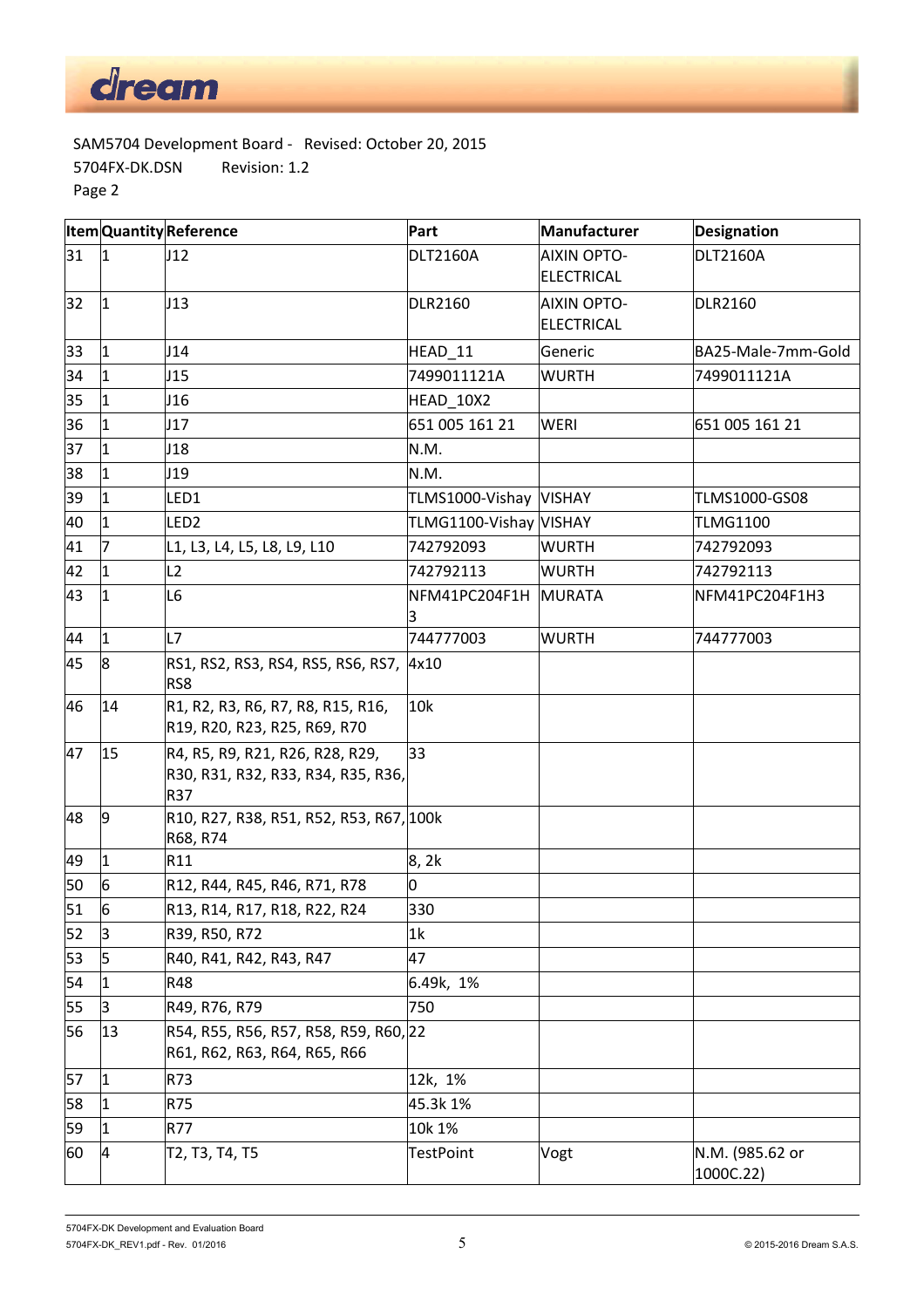

SAM5704 Development Board ‐ Revised: October 20, 2015 5704FX‐DK.DSN Revision: 1.2 Page 3

|    |             | <b>ItemQuantityReference</b> | Part                    | Manufacturer   | Designation                        |
|----|-------------|------------------------------|-------------------------|----------------|------------------------------------|
| 61 |             | U1                           | SAM5704 Cfg5            |                |                                    |
| 62 |             | U <sub>2</sub>               | 74LVC1G57               | l۳ı            | 74LVC1G57DCK                       |
| 63 |             | U3                           | AT45DB041D-SU           | <b>ATMEL</b>   | AT45DB041D-SU or<br>AT45DB041D-SSU |
| 64 | 1           | U4                           | IDT MK3722GLF           | IIDT           | MK3722GLF                          |
| 65 | 3           | U5, U6, U7                   | AK4384                  | <b>AKM</b>     | IAK4384VT                          |
| 66 |             | U8                           | AK5386                  | AKM            | AK5386VT                           |
| 67 | 1           | U10                          | KSZ8081RNDCA            | <b>MICREL</b>  | KSZ8081RNDCA                       |
| 68 |             | U11                          | CY62157EV30LL           | <b>CYPRESS</b> | CY62157EV30LL                      |
| 69 |             | U12                          | LM2830X                 | <b>NS</b>      | LM2830X                            |
| 70 |             | X1                           | 12.288 MHz +<br>lsocket | <b>FISCHER</b> | <b>PQ18</b>                        |
| 71 | $\mathbf 1$ | X2                           | <b>PDI 91027B</b>       | PDI            | L427000XFSA14BC                    |
| 72 |             | X3                           | 12 MHz + socket         | <b>FISCHER</b> | <b>PQ18</b>                        |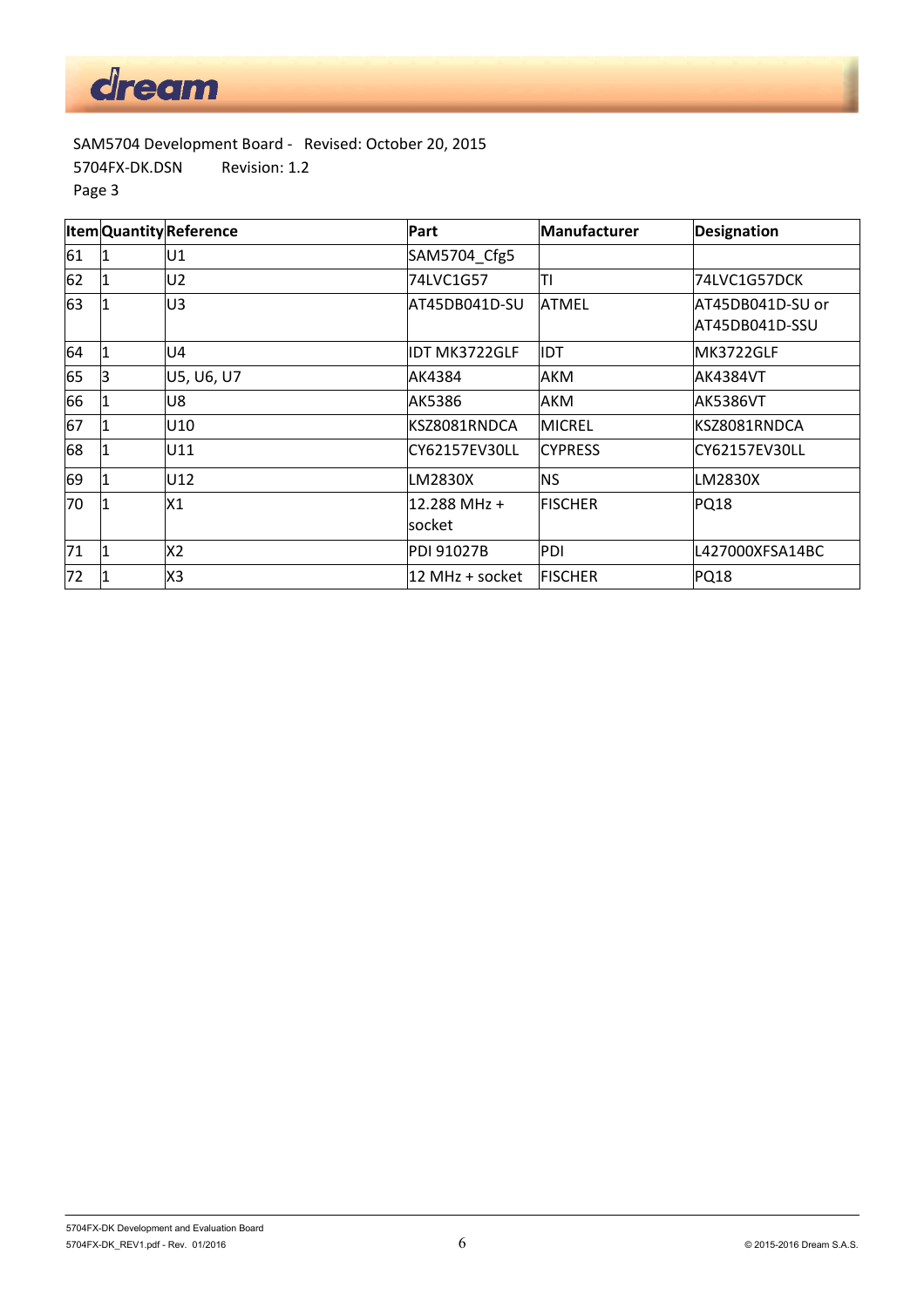

# **Schematic Diagram**



5704FX-DK Development and Evaluation Board 5704FX-DK\_REV1.pdf - Rev. 01/2016 7 © 2015-2016 Dream S.A.S.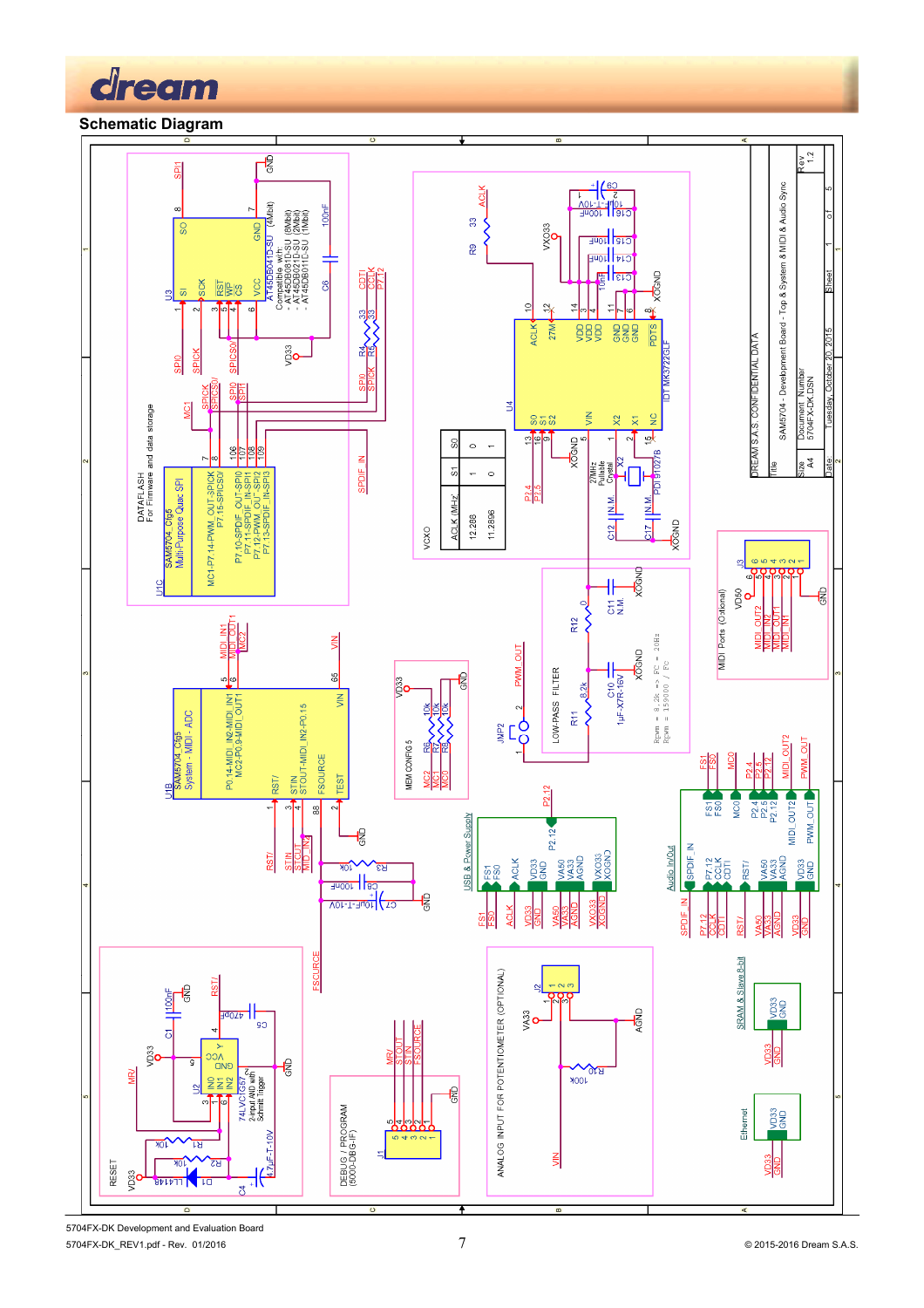

5704FX-DK Development and Evaluation Board 5704FX-DK\_REV1.pdf - Rev. 01/2016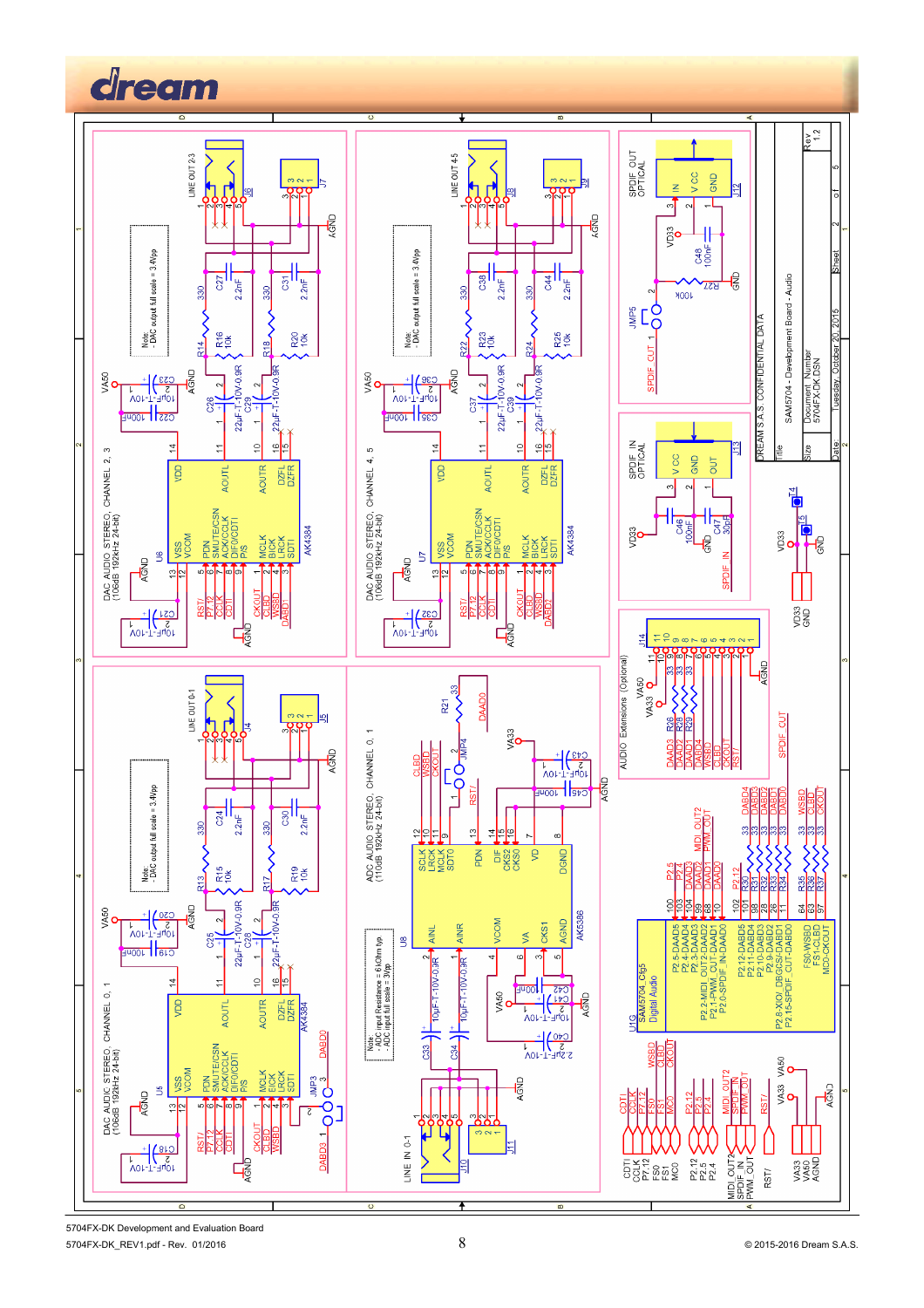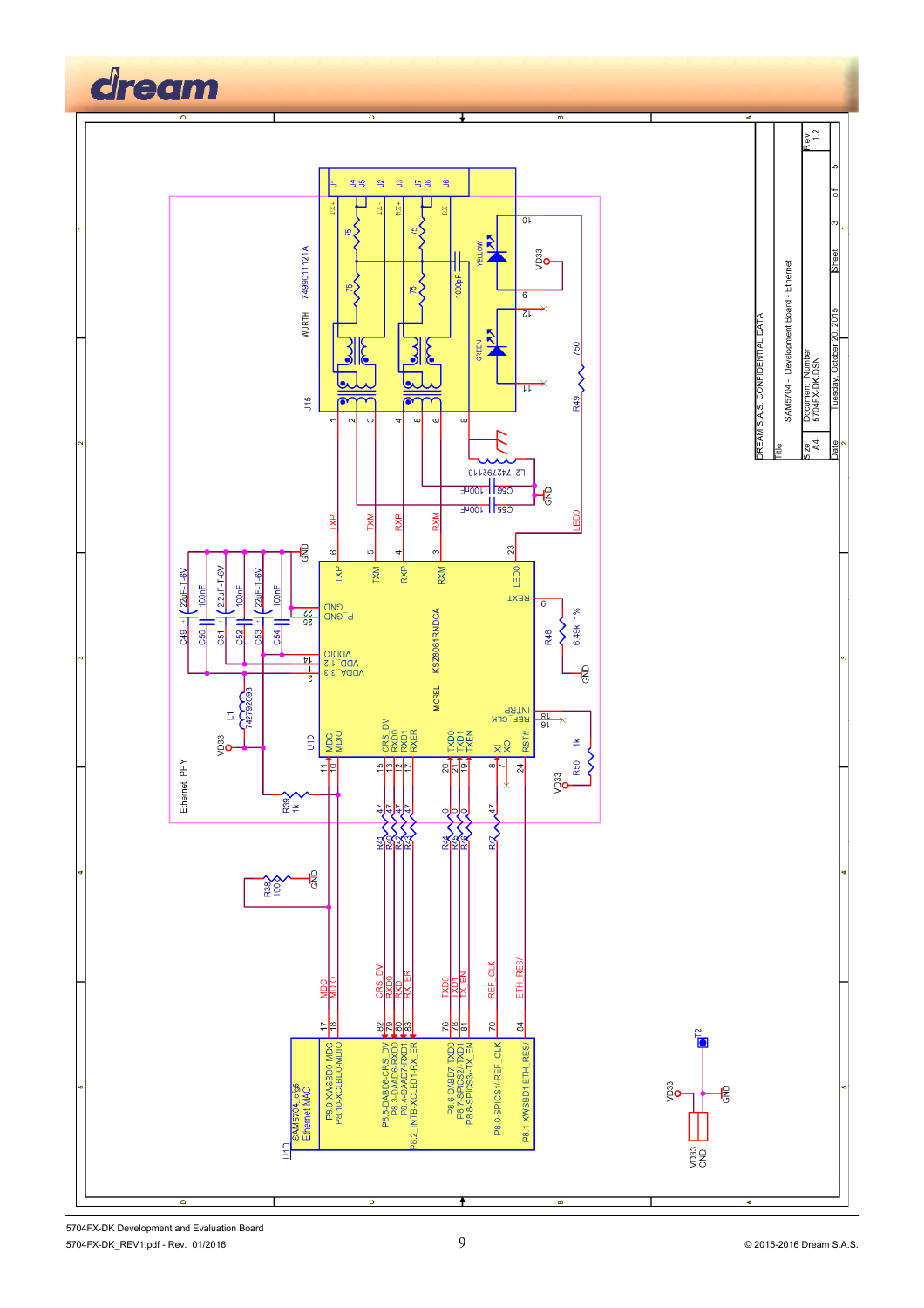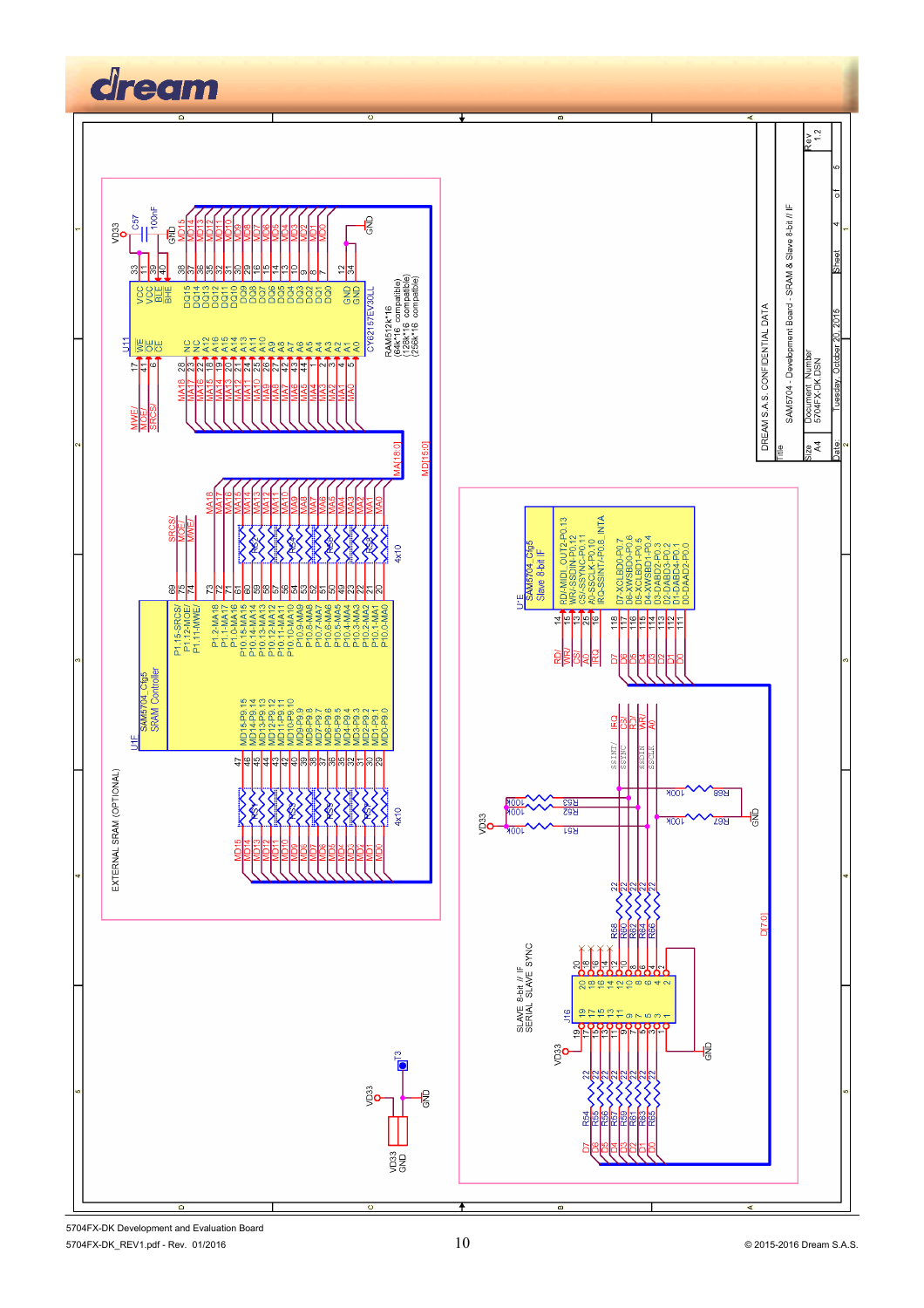

5704FX-DK Development and Evaluation Board 5704FX-DK\_REV1.pdf - Rev. 01/2016 11 2015-2016 Dream S.A.S.